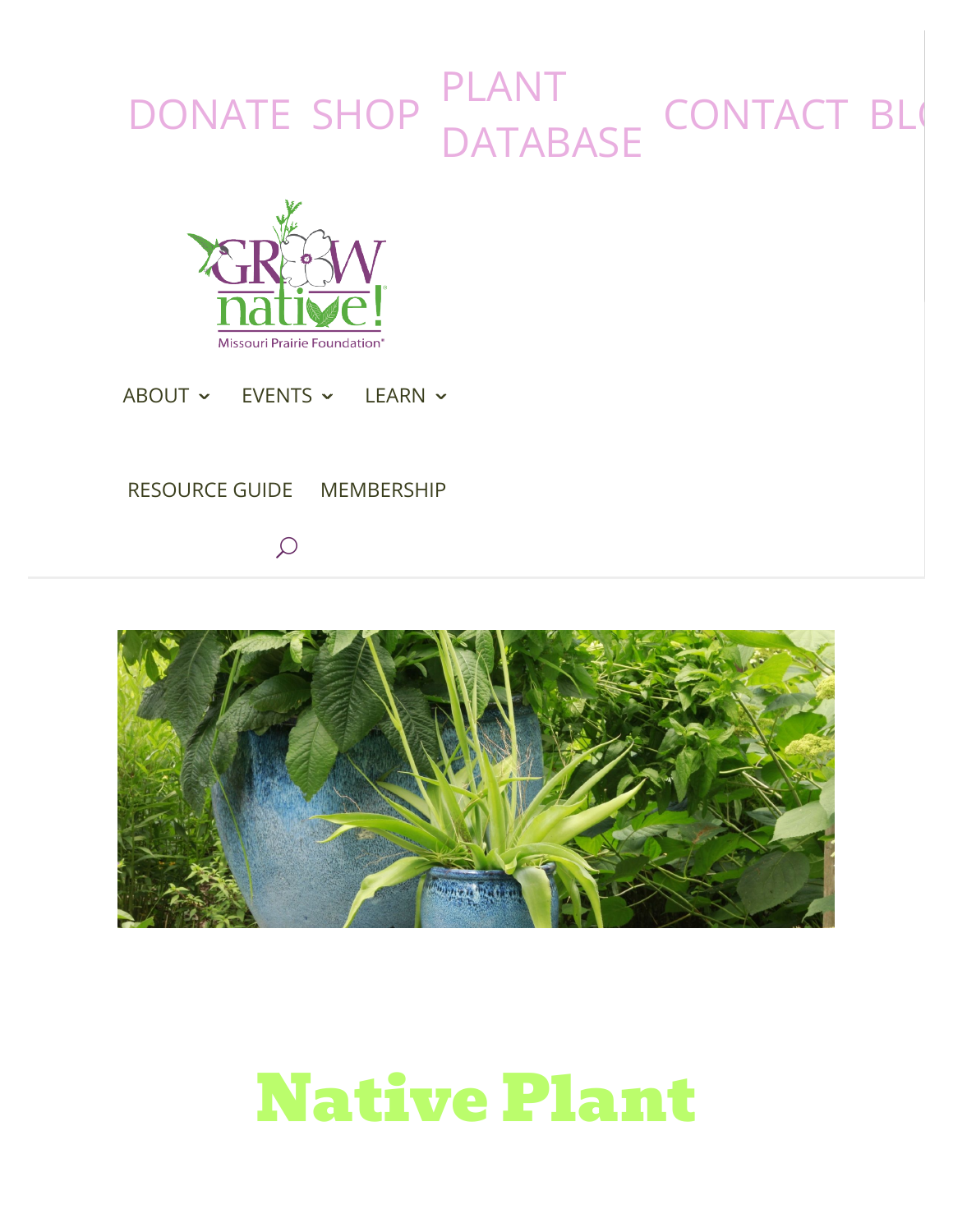

May 17, 2021 | [Blog](https://grownative.org/category/blog/)



I began growing native perennials in containers for outdoor display about ten years ago, as various native plant colleagues of mine had suggested. At Missouri Wildflowers Nursery, we now have decorative pots, planted seven to eight years ago, which are still going strong. The successes and failures of these plantings, as well as information from grocery store gardening magazines, have given me some knowledge to share about gardening with natives in pots.

Like a prairie planting, native perennials in pots improve with age—at least to a point. The look of native plants grown in containers is much different than annual bedding plants in containers. Native perennials generally bloom for weeks, not months, so it is good to use plants, or plant combinations, with attractive flowers and foliage to provide visual interest throughout the growing season.

Many native perennials can grow large enough for one plant in the pot to provide a balanced look, like the narrow leaves of [prairie dropseed](https://grownative.org/native_plants/prairie-dropseed/) or [oak sedge](https://grownative.org/native_plants/oak-sedge/) shooting fountain-like up, out, and over a pot. Several equal-sized plants growing in the same pot will usually be smaller than they would be growing in the ground. It's a matter of preference whether to use one or more plants per pot. When using multiple species, be sure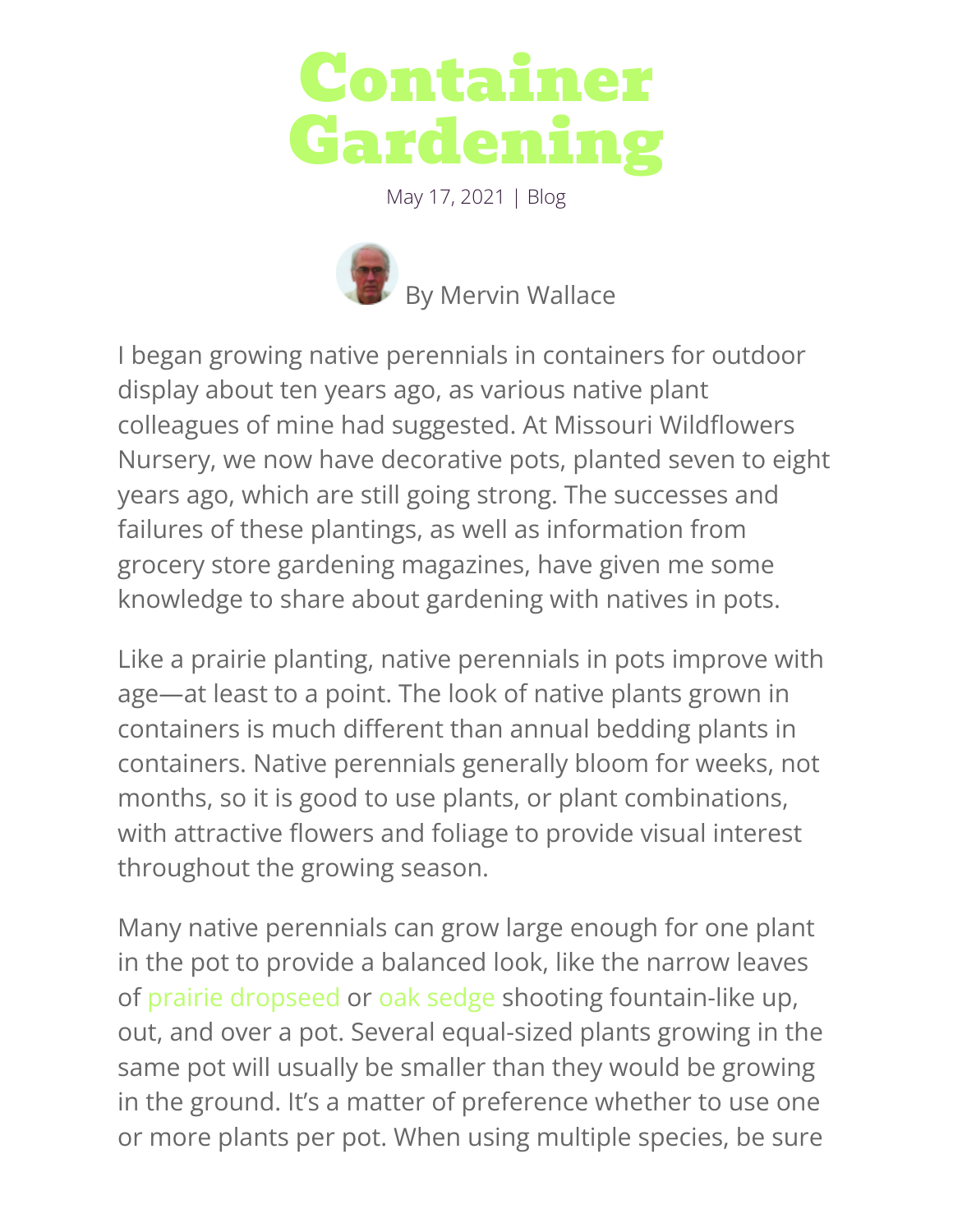to use plants with similar growing requirements. Plants that are naturally shorter are going to look better proportioned in a pot than tall ones, unless you have a very large pot.

### **Container Gardening Basics**

Keep in mind that a plant in a pot is in a closed system and is dependent on someone to provide it with all its needs. A plant can't go beyond the pot in search of fertilizer and water unless a root makes it through the drainage hole into soil below, at which point it will suddenly begin to grow with abandon.

**Containers:** There are almost no limits to the kinds of containers to use. Some containers are definitely better than others for keeping plants outside year-round. Wooden containers are probably the least durable. Clay pots that look and feel porous are more likely to absorb water and crack or chip when frozen. Coatings of terracotta sealer on the inside and outside of a pot can protect it for several years. Shiny glazed pots don't absorb moisture and will last a long time, as will plastic and metal pots.

**Potting Soil:** Soil compacts too much over time, which limits the air supply to roots. Use a soil-less potting mix. Some good ingredients include rice hulls, pine bark, compost, Turface (a brand name soil additive), and a little fertilizer. It may be difficult, but try to avoid a mix containing peat. Peat is another carbon sink like coal and oil. It can remain stable in bogs for thousands of years. In potting soil, however, it quickly breaks down into carbon dioxide and water. Use real dirt in a flowerpot only if the pot will be holding an aquatic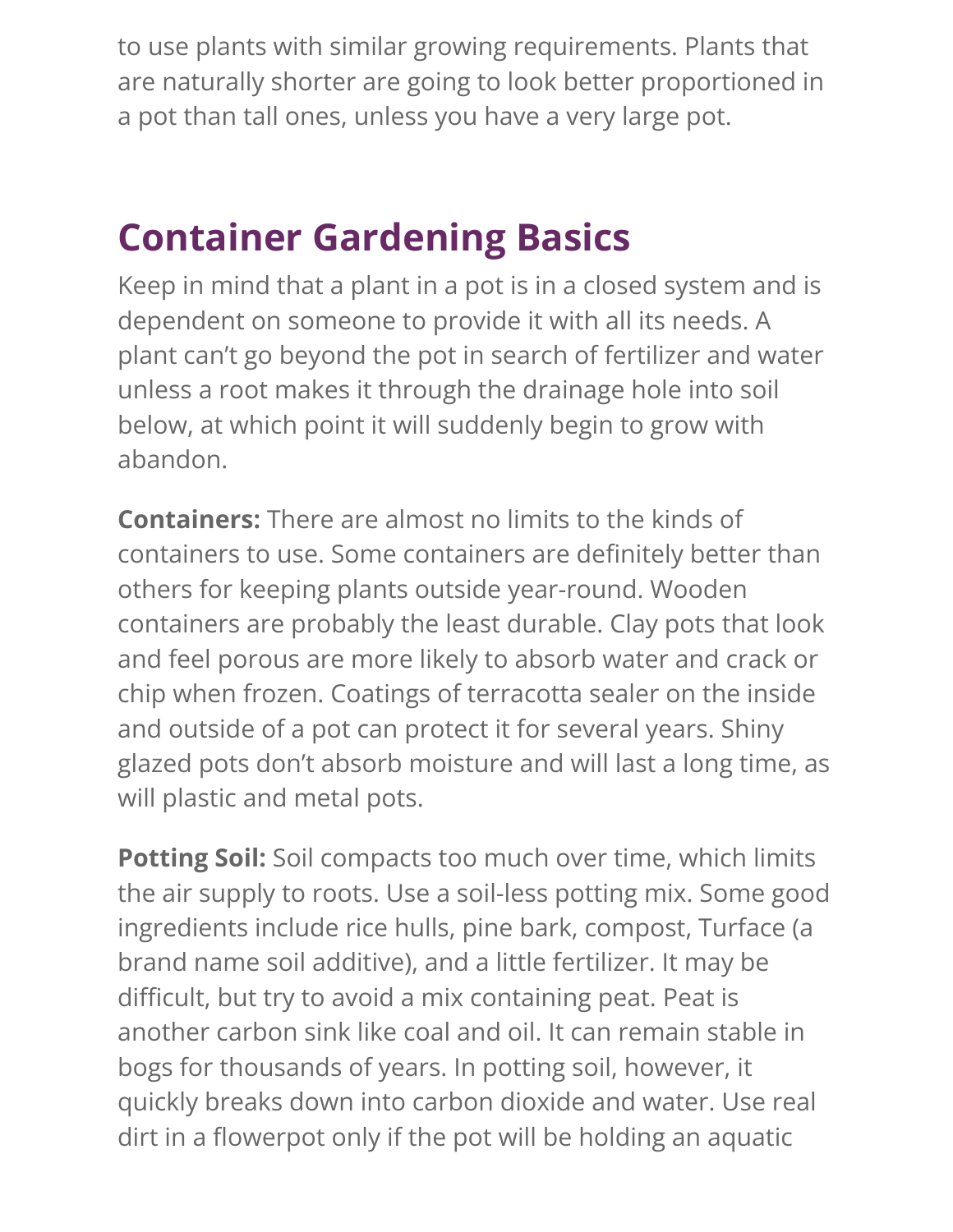plant.

**Fertilizer:** The potting soil you choose contains a limited amount of nutrients. Once the plant uses them, they'll have to be replaced. Yellowing leaves are often a sign of a fertilizer shortage, but not always. Chemical fertilizers such as Miracle– Gro® or Peters are safe if you follow instructions. Go easy with fertilizer. Too much can kill a plant. If you are experienced with a particular fertilizer, keep using it.

**Mulch:** Mulch can serve to cool the soil, hold in moisture, and add to the overall appearance. The potting soil shouldn't have weed seeds so a thick layer of mulch isn't needed to control weeds. Mulch can be organic like bark and many other plant products or inorganic like sand, gravel, rocks, marbles …

**Watering Do's and Don'ts:** Don't follow a set schedule. The plants will be outside and will get rain occasionally. Small pots will need water more often than large pots, and as plants grow larger in a pot, they use more water. Water evaporates from a pot and the plant much quicker on a hot and/or windy day. Plants that stay too wet may develop yellow leaves and look a little droopy because their roots are rotting. Before watering pull some soil back with a finger to see if there is moisture an inch or two down. Water thoroughly enough to keep from having a wet top portion of soil with a dry bottom.

**Winter Care:** Most native plants are hardy enough to survive an average winter outside in a pot without the insulation of a garage or under a pile of leaves. Just leaving them on the ground or patio works. Our exceptionally cold winter last year killed a couple of potted plants left on a table—the others survived. As long as the pots are exposed to snow and rain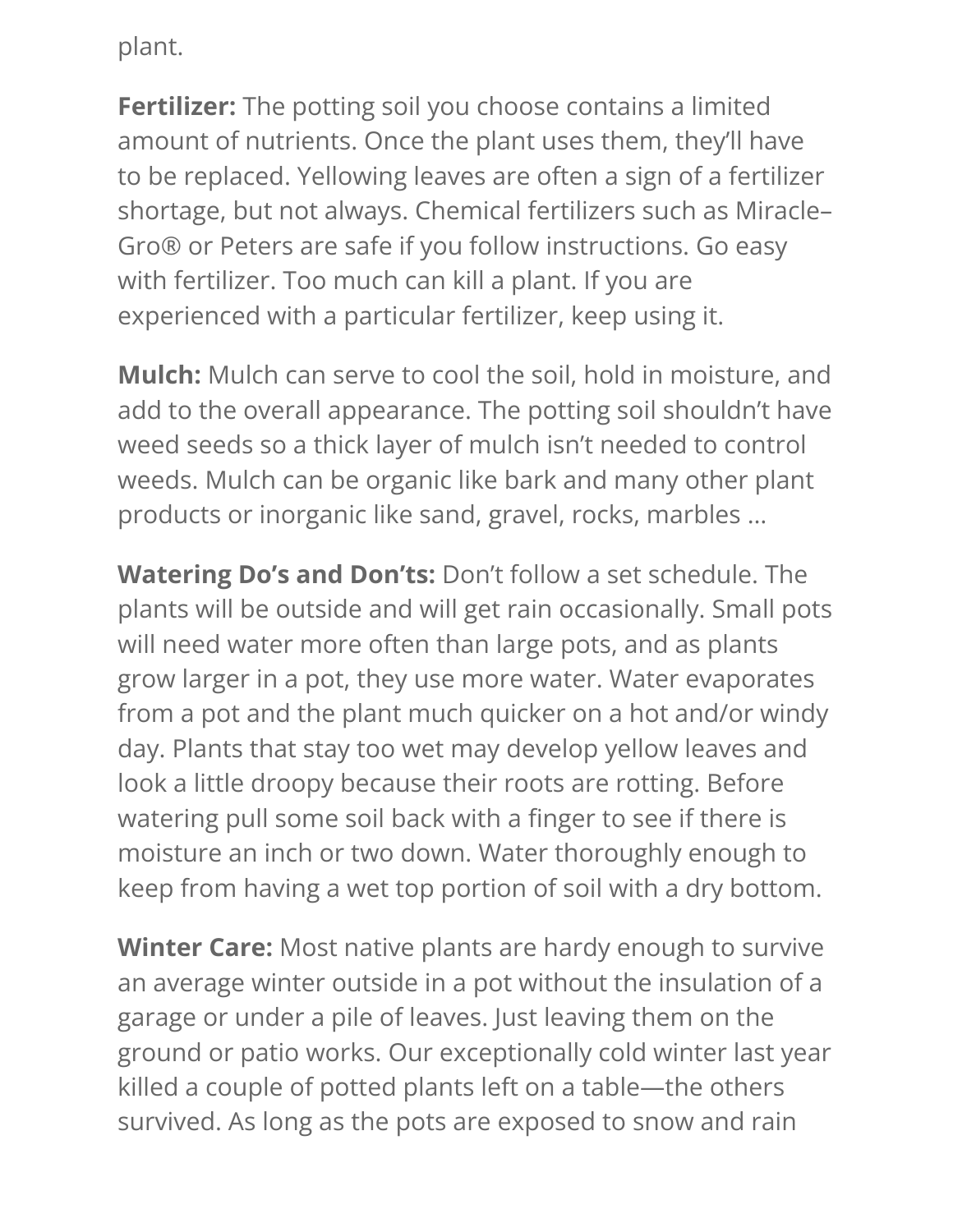during winter, they need very little additional water—the exception being a long dry period in winter. Southern species like Spider lily, [American beautyberry,](https://grownative.org/native_plants/american-beautyberry/) native bamboo, passion flower, and yellow passion flower will not do well in a pot unless protected in an unheated greenhouse or garage.

### **Container Plants for Sun**

**Fame flower**, also called rock pink (*[Talinum calycinum](https://grownative.org/native_plants/fame-flower-rock-pink/)*) is my favorite. Fame flower is typically found on glades in an inch or two of soil on top of solid rocks, so it is adapted to extreme conditions that most other plants can't tolerate. Those harsh conditions can be created in a pot, with sand or small gravel making an attractive mulch. Fame flower blooms from June to September with flowers usually opening in the afternoon. In mid-September the tops of the small succulent plants suddenly turn yellow and wither, leaving a thickened root with a bud or two at the surface. The plants seed profusely in pots, resulting in a carpet of foliage each year. I think they look best as a single species, but have also grown them with a cactus plant.

**Prickly pear cactus** (*[Opuntia spp](https://grownative.org/native_plants/prickly-pear/)*): One of the problems with growing prickly pears in a garden is the weeds that occur in good soil and the issues of weeding a sprawling cactus. In a pot you can maintain dry conditions that are hostile for weeds, but ideal for a cactus. Use well drained soil in a fairly wide pot. To remove unwanted pads, with gloves or a kitchen utensil, twist them about 360 degrees until they break off. Mulch with sand or gravel for a more naturalistic look.

**Agave or false aloe** (*[Manfreda virginica](https://grownative.org/native_plants/agave-false-aloe/)*): I grew this one in a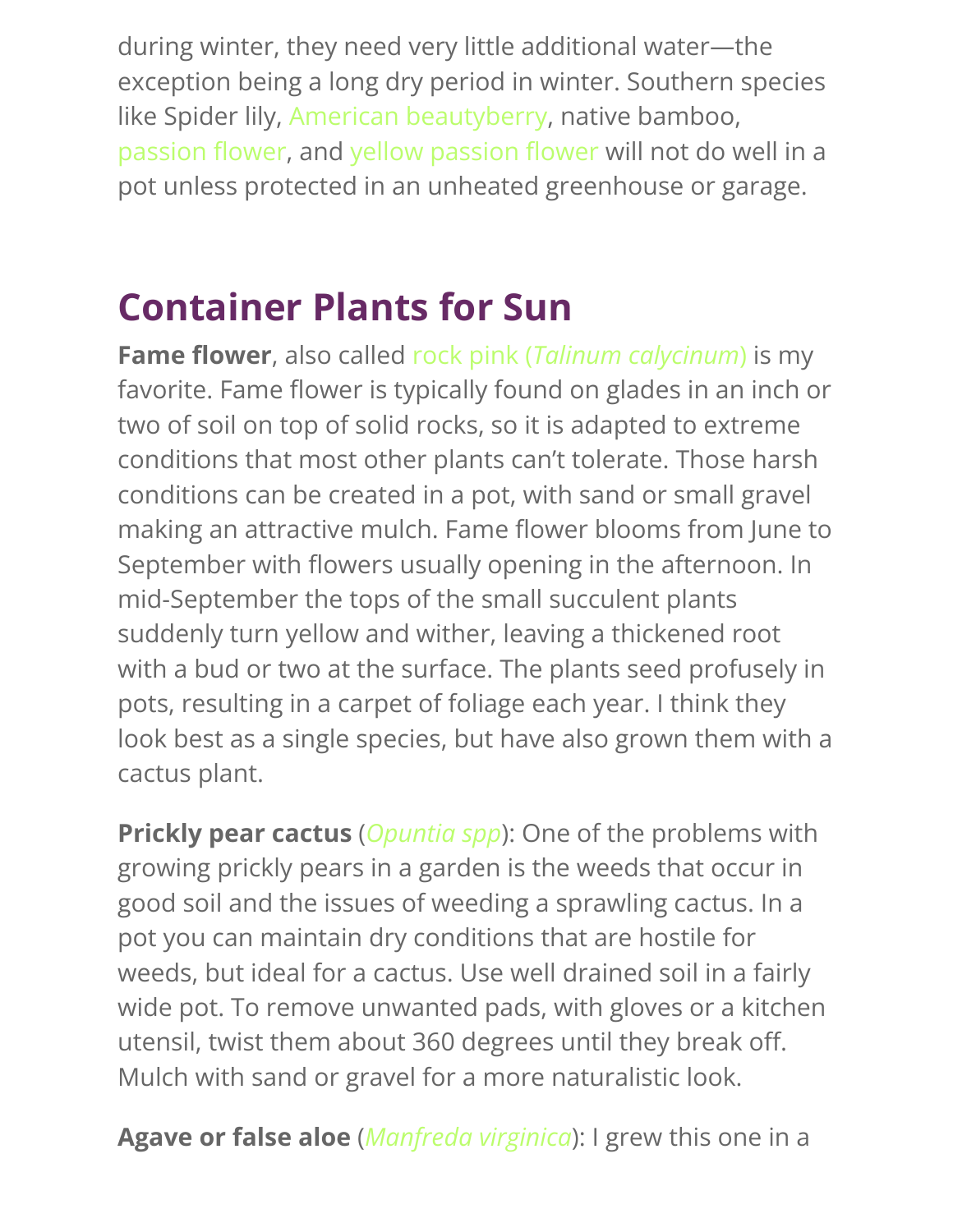low, 10- or 12-inch pot several years until someone purchased it. It frequently flowered with a 3- to 4-foot stalk. Agave's leathery, sprawling leaves can form rosettes 12 or more inches across. Avoid tall or small pots. A heavy pot that is 10 or 12 inches across will provide a visual counter-balance for this plant and will probably hold this species up in a strong wind.

**Prairie dropseed** (*[Sporobolus heterolepis](https://grownative.org/native_plants/prairie-dropseed/)*) is wonderful in a medium 12- to 18-inch pot. The thin, tan foliage can easily hang over to the bottom of a large pot. The dormant plant is attractive through the winter. In early spring, simply cut back the dead leaves and enjoy the new growth.

### **Aquatic Container Gardens**

You can grow water plants in pots that hold water. Use real dirt (not commercial potting soil) for water plants. Add a little chemical or organic fertilizer toward the bottom of the pot. Allow room in the pot for a few inches of water above the soil. Ceramic pots that hold water need to be drained and emptied during winter or stored where they won't freeze. Plastic pots that slope outwards from the bottom up will not break in winter.

Water plants like [duck potato](https://grownative.org/native_plants/arrowhead-duck-potato/), [pickerel weed](https://grownative.org/native_plants/pickerel-plant/), [water canna,](https://grownative.org/native_plants/water-canna/) mud plantain, [arrow arum,](https://grownative.org/native_plants/arrow-arum/) an[d lizard's tail](https://grownative.org/native_plants/lizards-tail/) are good [candidates for growing in pots. See Ann Wakeman's Grow](https://drive.google.com/file/d/1wbPCi8n72MrUBc_ra1dyAQ2Hg8tSYU00/view) Native! "Missouri's Native Aquatics" article in the summer 2014 issue of the Missouri Prairie Journal for more information on gardening with aquatic natives.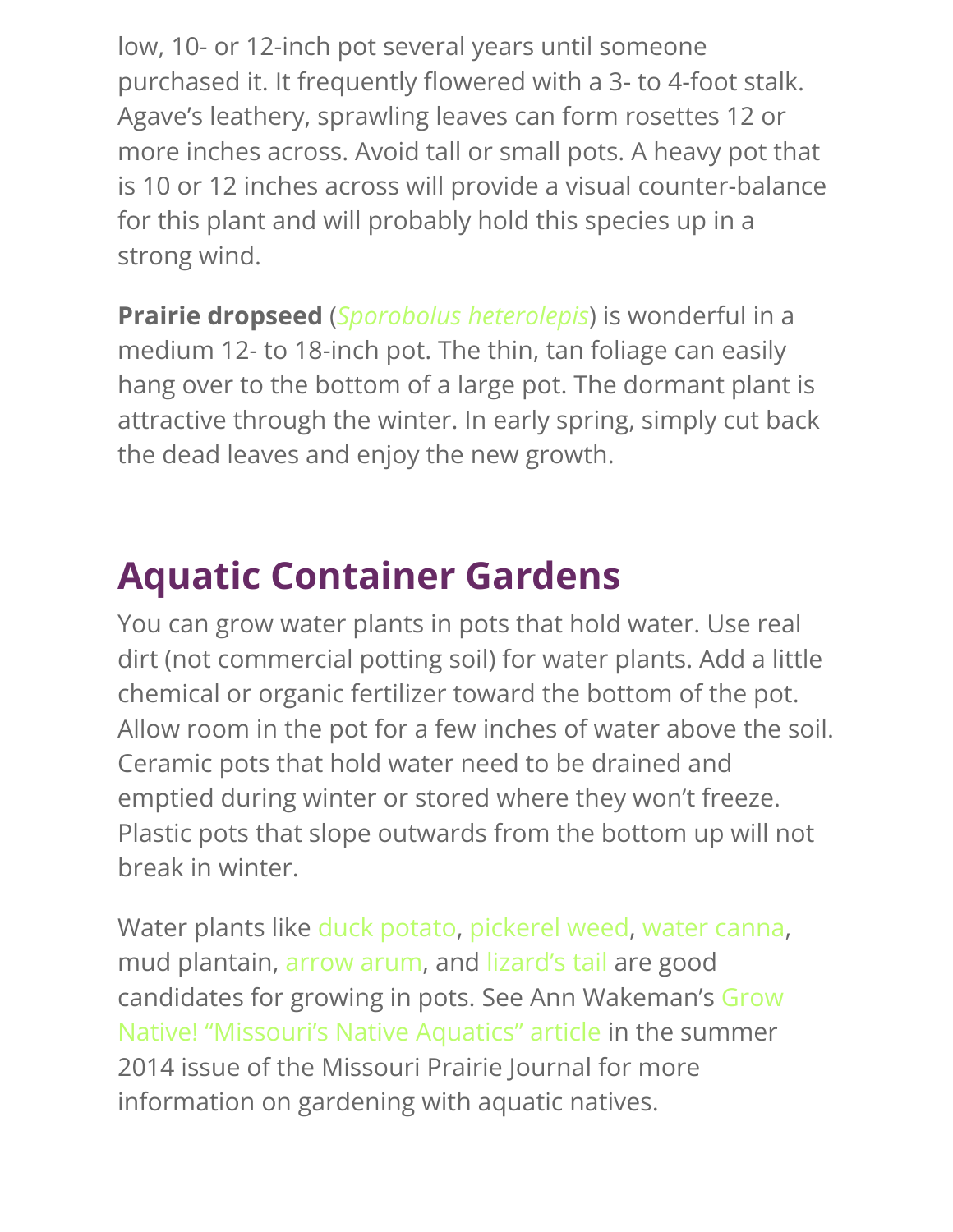### **Plant Selection**

I have more container gardening experience with plants that prefer some shade. My list of recommended plants for containers, therefore, is heavier on the part sun/part shade than sun, as you can see below. However, in recent years I have been successful with some natives that prefer sun, and I provide some observations about several of these species.

There are many native species not on this list—including trees and shrubs—that will perform miraculously in containers. I hope you try some of them and share your experience. Next I'm going to try butterfly weed, [prairie dock](https://grownative.org/native_plants/prairie-dock/) (in a large pot), [Indian pink,](https://grownative.org/native_plants/indian-pink/) Fremont's leather flower...

- [Fame Flower or Rock Pink \(](https://grownative.org/native_plants/fame-flower-rock-pink/)*Talinum calycinum*)
- Prairie Dropseed (*[Sporobolus heterolepis](https://grownative.org/native_plants/prairie-dropseed/)*)
- [Agave or False Aloe \(](https://grownative.org/native_plants/agave-false-aloe/)*Manfreda virginica*)
- [Prickly Pear Cactus \(](https://grownative.org/native_plants/prickly-pear/)*Opuntia spp.*)
- [Thread-leaved Blue Star \(](https://grownative.org/native_plants/thread-leaved-blue-star/)*Amsonia ciliata)*
- Prairie (Field) Pussytoes (*Antennaria neglecta*)
- Pussytoes (*[Antennaria parlinii](https://grownative.org/native_plants/pussytoes/)*)
- Oak Sedge (*[Carex albicans](https://grownative.org/native_plants/oak-sedge/)*)
- [Coral Bells or Alumroot \(](https://grownative.org/native_plants/alum-root-coral-bells/)*Heuchera spp.*)
- Leather Flower (*[Clematis versicolor](https://grownative.org/native_plants/leather-flower-2/)*)
- Dittany (*[Cunila origanoides](https://grownative.org/native_plants/dittany/)*)
- Garden Phlox (*[Phlox paniculata](https://grownative.org/native_plants/garden-phlox/)*)
- [Sand Phlox \(](https://grownative.org/native_plants/sand-phlox/)*Phlox bifida*)
- [Wild Sweet William \(](https://grownative.org/native_plants/wild-sweet-william/)*Phlox divaricata*)
- [Dwarf Crested Iris \(](https://grownative.org/native_plants/crested-iris/)*Iris cristata*)
- **Solomon's Seal (Polygonatum biflorum)**
- Jacob's Ladder (*[Polemonium reptans](https://grownative.org/native_plants/jacobs-ladder/)*)
- Celandine Poppy (*[Stylophorum diphyllum](https://grownative.org/native_plants/celandine-poppy/)*)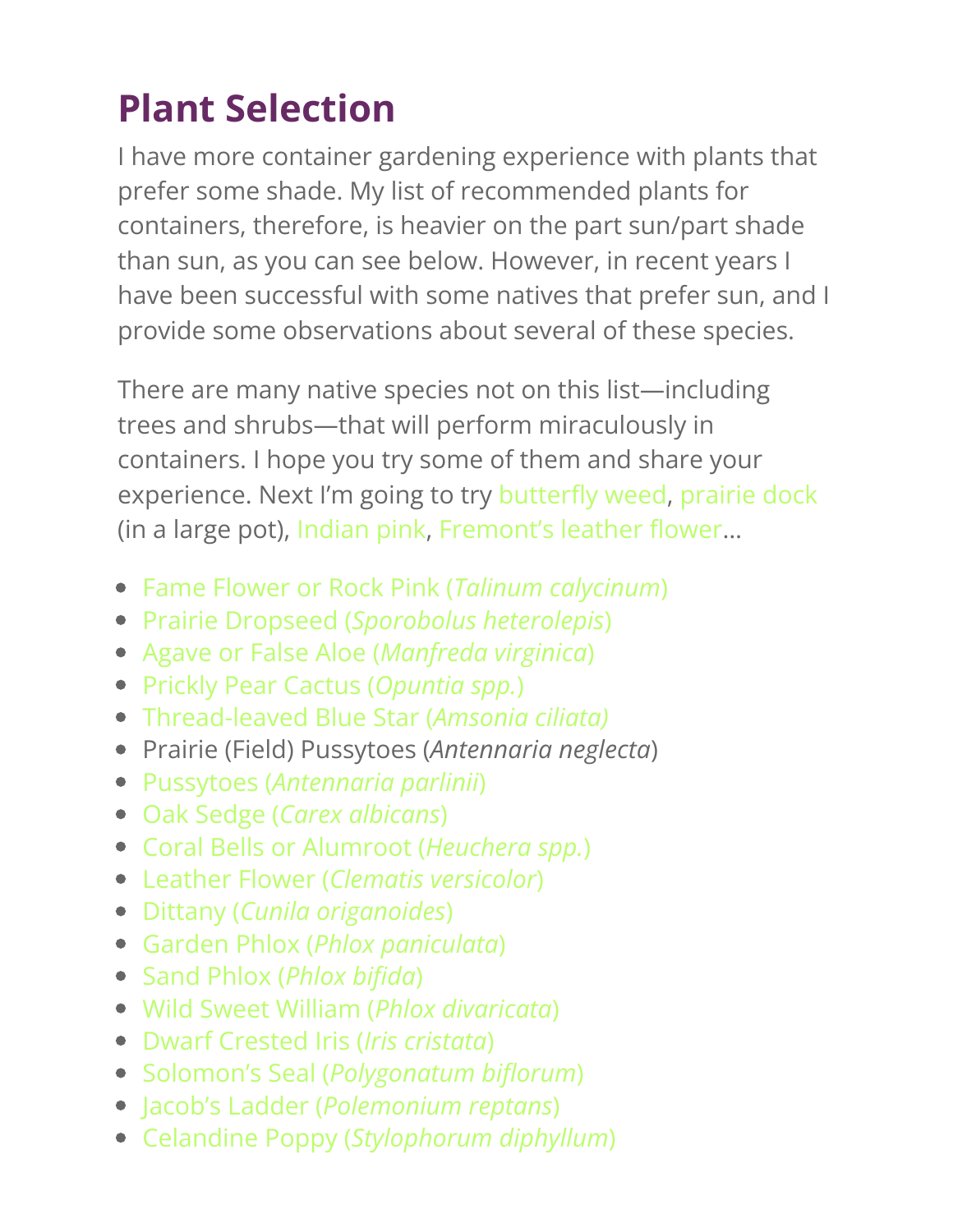- Wild Ginger (*[Asarum canadense](https://grownative.org/native_plants/wild-ginger/)*)
- Barren Strawberry (*[Waldsteinia fragarioides](https://grownative.org/native_plants/barren-strawberry/)*)
- [Wild Stonecrop or Sedum \(](https://grownative.org/native_plants/sedum/)*Sedum ternatum*)  $\bullet$
- American Jointweed (*[Polygonella americana](https://grownative.org/native_plants/american-jointweed/)*)



Prickly pear cactus (Opuntia humifusa) paired with fame flower (Talinum calycinum) by Mervin Wallace



Sand phlox (Phlox bifida) by Carol Davit



Wild pink (Silene caroliniana) by Mervin Wallace



The contrasting foliage shapes of columbine (Aquilegia canadensis), ostrich fern



Pennsylvania sedge (Carex pensylvanica) by Mervin Wallace



Container gardens in April by Carol Davit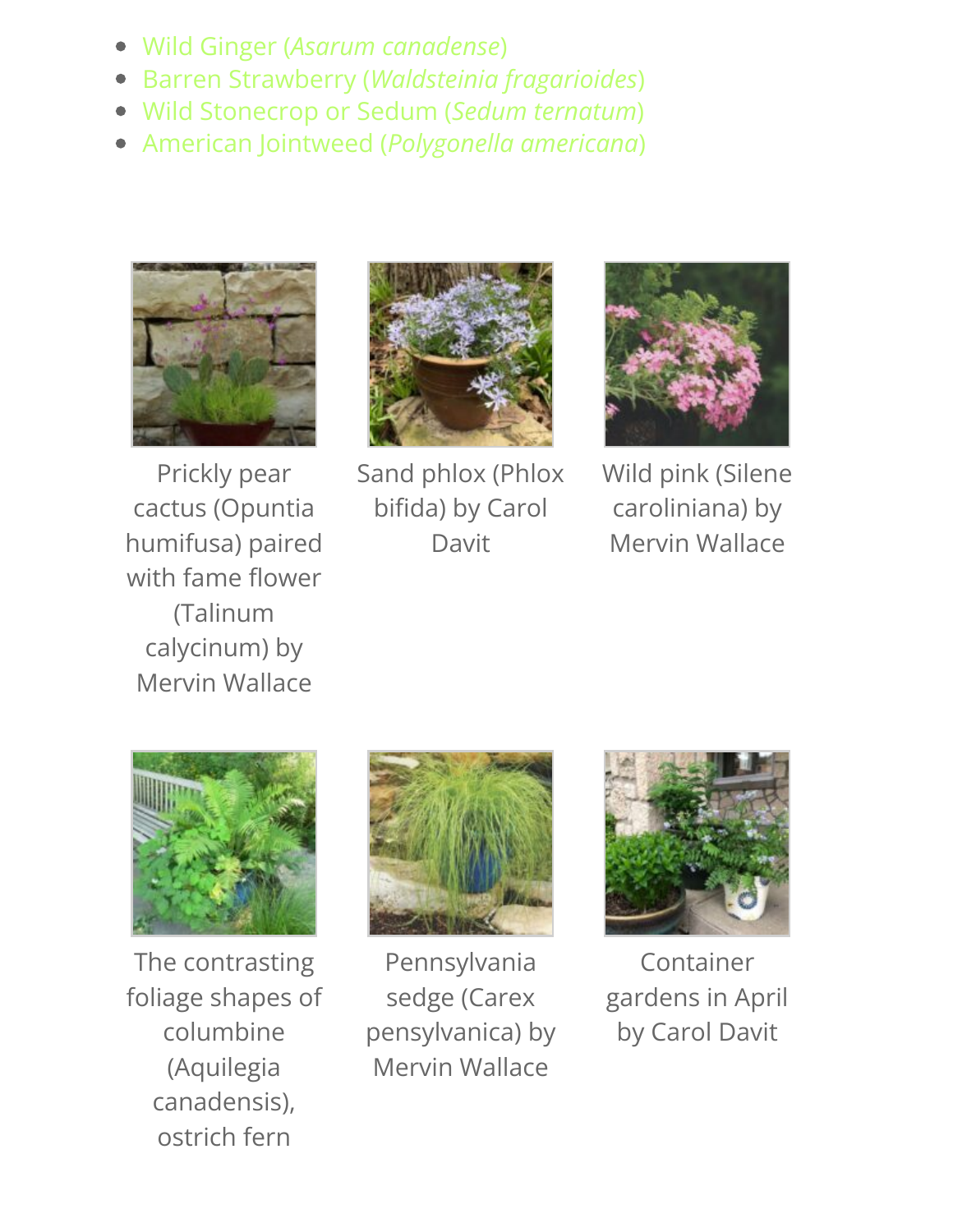(Matteuccia struthiopteris), and Virginia knotweed (Polygonum virginiana) provide a pleasing patio or garden focal point. By Mervin Wallace



Container gardens at Shaw Nature Reserve by Carol Davit



Containers call attention to even very common natives. In a meadow, the beauty of dogbane's foliage (Apocynum cannabinum) may go unnoticed, but it is lovely in a container. Photo by Carol Davit



Indian pink (Spigelia marilandica) and columbine (Aquilegia canadensis) by Carol Davit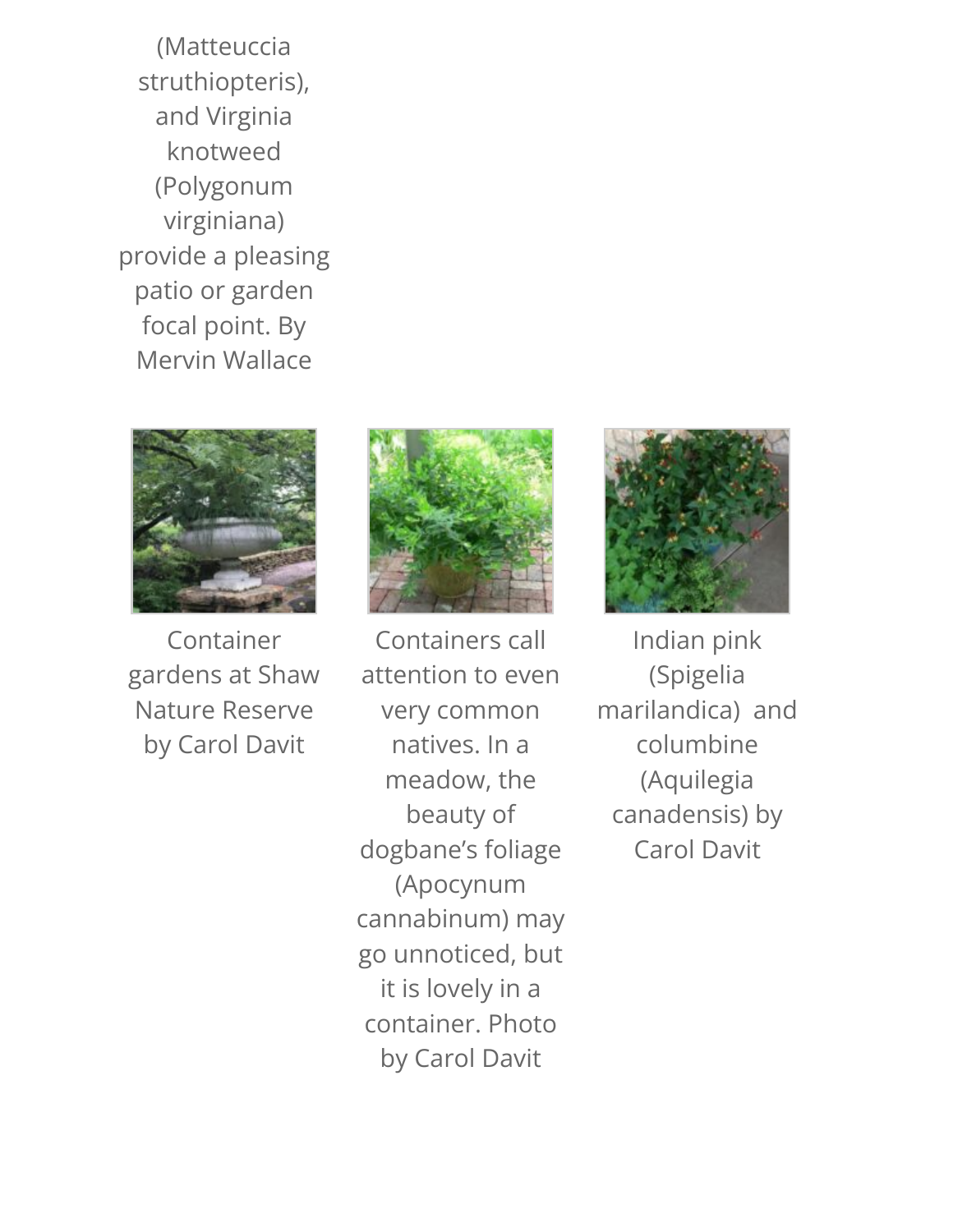



Pickerel weed (Pontederia cordata), water lilies (Nymphaea ordorata), and soft rush (Juncus effusus) in a water garden container. Photo by Carol Davit

Fremont's leather flower (Clematis fremontii) by Mervin Wallace

### **About the Author:**

Grow Native! Professional Member **Mervin Wallace** founded his Missouri Wildflowers Nursery more than 30 years ago. In addition to selling millions of native plants and thousands of pounds of native seed since he began, Mervin has inspired other native plant businesses, countless gardeners, and wildlife enthusiasts to "grow native" through his pioneering work, tremendous knowledge, and his unquenchable love of native plants.

*Feature Photo: [Agave \(Manfreda virginica\)](https://grownative.org/native_plants/agave-false-aloe/) in the smaller pot by Mervin Wallace.*

This article was originally published in the 2014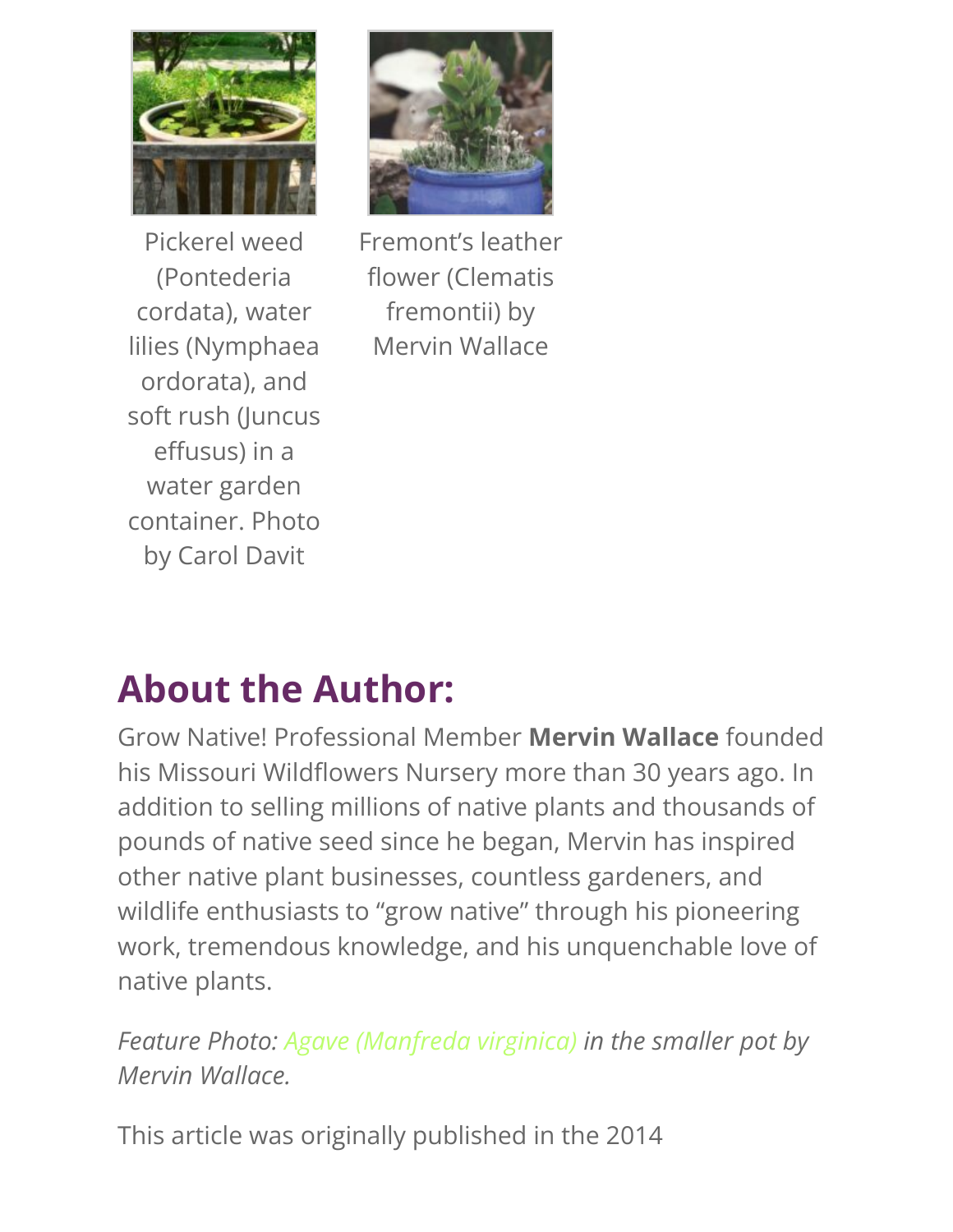Fall/Winter *Missouri Prairie Journal.* [See the article PDF here.](https://drive.google.com/file/d/1vM8YQ9XAjMF7qvg3ZiFbaOW2wQVuFzL3/view?usp=sharing)

Learn more about container gardening in the below videos with Mervin Wallace at the Missouri Wildflower Nursery.

#### **TOPICS**

[Container Gardening](https://grownative.org/tag/container-gardening/), [Mervin Wallace,](https://grownative.org/tag/mervin-wallace/) [Missouri Prairie Journal](https://grownative.org/tag/missouri-prairie-journal/)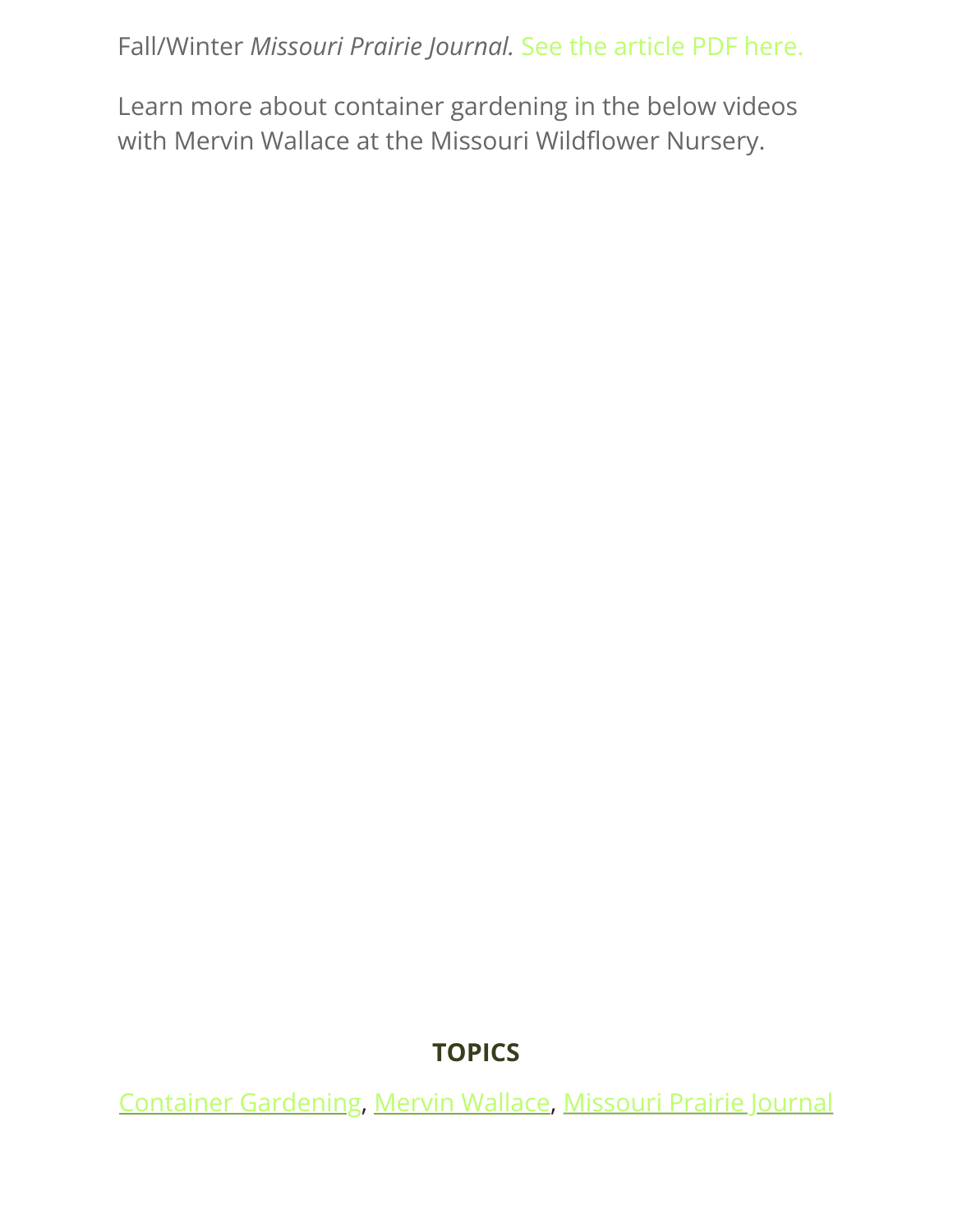#### **SUPPORT THE GROW NATIVE! PROGRAM**



# *GROW NATIVE! IS GENEROUSLY SUPPORTED BY THESE SPONSORS*

*Grow Native! recognizes our 2022 sponsors (as of January 31, 2022) and thanks them for their generous support.*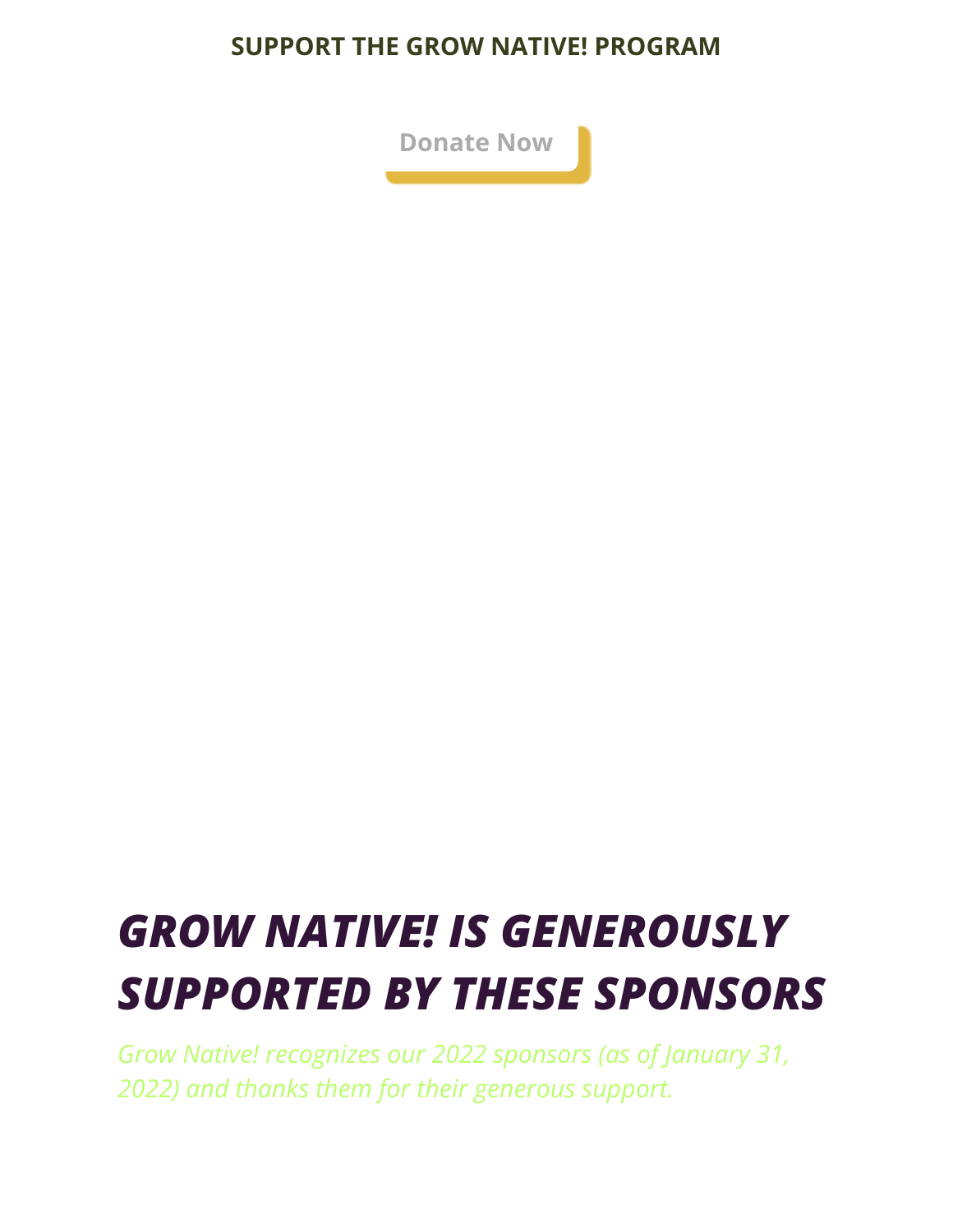### Champion Supporter

### Champion Sponsor

### Gold Sponsors



### Silver Sponsors

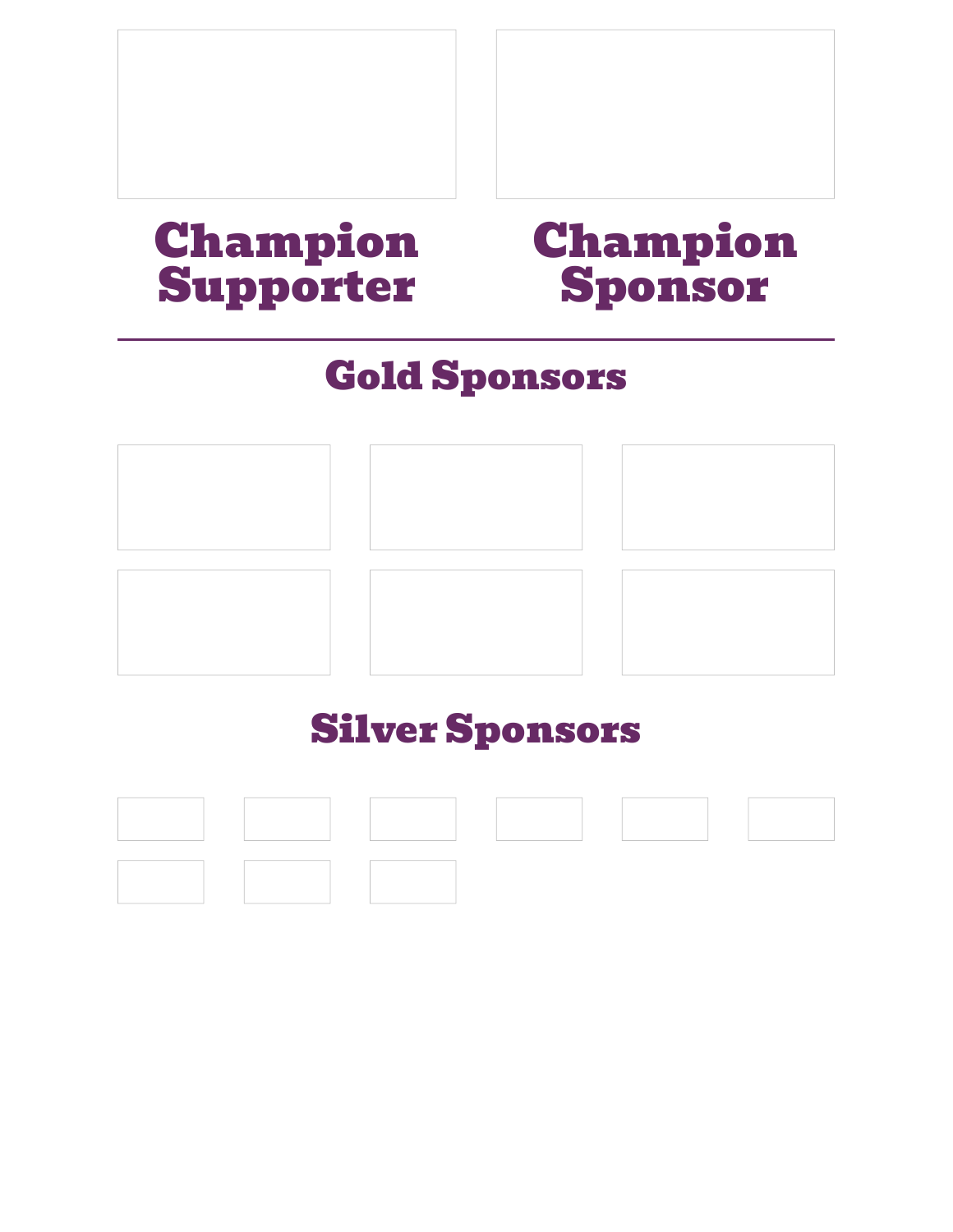# **GROW NATIVE! / MISSOURI PRAIRIE**

P.O. Box 200 Columbia, MO 65205 Phone: (888) 843-6739 | General Inquiries: *info@moprairie.org* | Outreach or Educational Inquiries: [outreach@moprairie.org](mailto:outreach@moprairie.org) The Missouri Prairie Foundation is a 501(c)3 organization. Federal Tax ID: 23-7120753 Content ownership Missouri Prairie Foundation. Use only with permission.

# Sign up for our enewsletter

We send emails every other week.

#### **[SUBSCRIBE](https://grownative.org/2021/05/17/native-plant-container-gardening/%23)**

Emails send from the Missouri Prairie Foundation. We do not share email addresses. You may unsubscribe at any time.